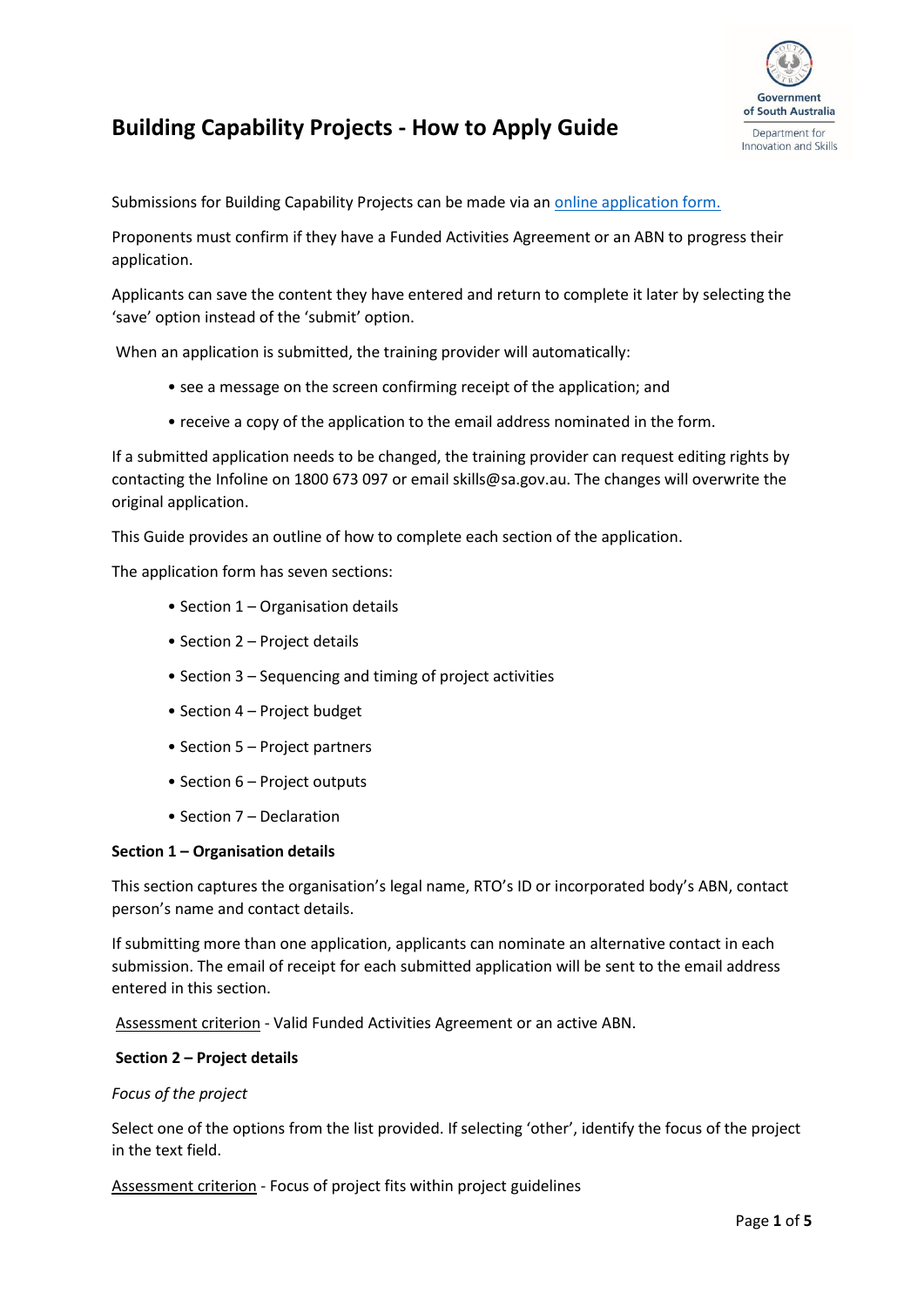

*Describe your project proposal, including the rationale, current evidence of need and desired outcome.*

Describe your project and its key elements to demonstrate that it meets the public value test criteria outlined in the Guidelines. Outline how the project will deliver a successful outcome that is congruent with the selected focus and the key activities.

Assessment criterion - project is relevant to the selected focus, is congruent with project sequencing activities and deliverables, and meets the public value test criteria outlined in the Guidelines.

## *Why is funding required to support this project?*

Outline what prevents the project from occurring without funding, and why the gap funding will enable it to proceed. Demonstrate how the project will be sustained after completion without further reliance on public funds.

Assessment criterion - activity cannot be undertaken without funding and can be sustained beyond project funding. This response should be congruent with the project sequencing activities and budget estimate.

### *Qualification details*

If applicable, enter the qualification code and qualification name in the text boxes. Select add item if there is more than one qualification to be listed.

Assessment criterion - the qualification(s) is congruent with the project description, proposed outcome and identified industry sector(s).

## *How many participants will the project support, enter zero if not applicable*

If the project involves delivery of training or other services to participants, enter the number of participants in the text box. Enter zero if not applicable.

Assessment criterion - cost per person represents value for money in the context of the project focus, with project sequencing activities and estimated budget

### *Does your organisation comply with the Upfront Assessment of Need?*

Select 'yes' or 'no' to indicate your answer. If no is selected, please contact [Michelle.Potts@sa.gov.au](mailto:Michelle.Potts@sa.gov.au) for information and assistance on how to become compliant.

Successful applicants must be compliant with the Upfront Assessment of Need before a contract can be executed.

Assessment criterion - compliance with Upfront Assessment of Need is confirmed.

# *Does your organisation have a Lerner Support Services (LSS) Agreement with an approved LSS provider?*

Select 'yes' or 'no' to indicate your answer. If no is selected, please contact [Michelle.Potts@sa.gov.au](mailto:Michelle.Potts@sa.gov.au) for information and assistance on how to establish an LSS Agreement.

Successful applicants must have an LSS Agreement in place before a contract can be executed.

Assessment criterion - Learner Support Services Agreement is in place.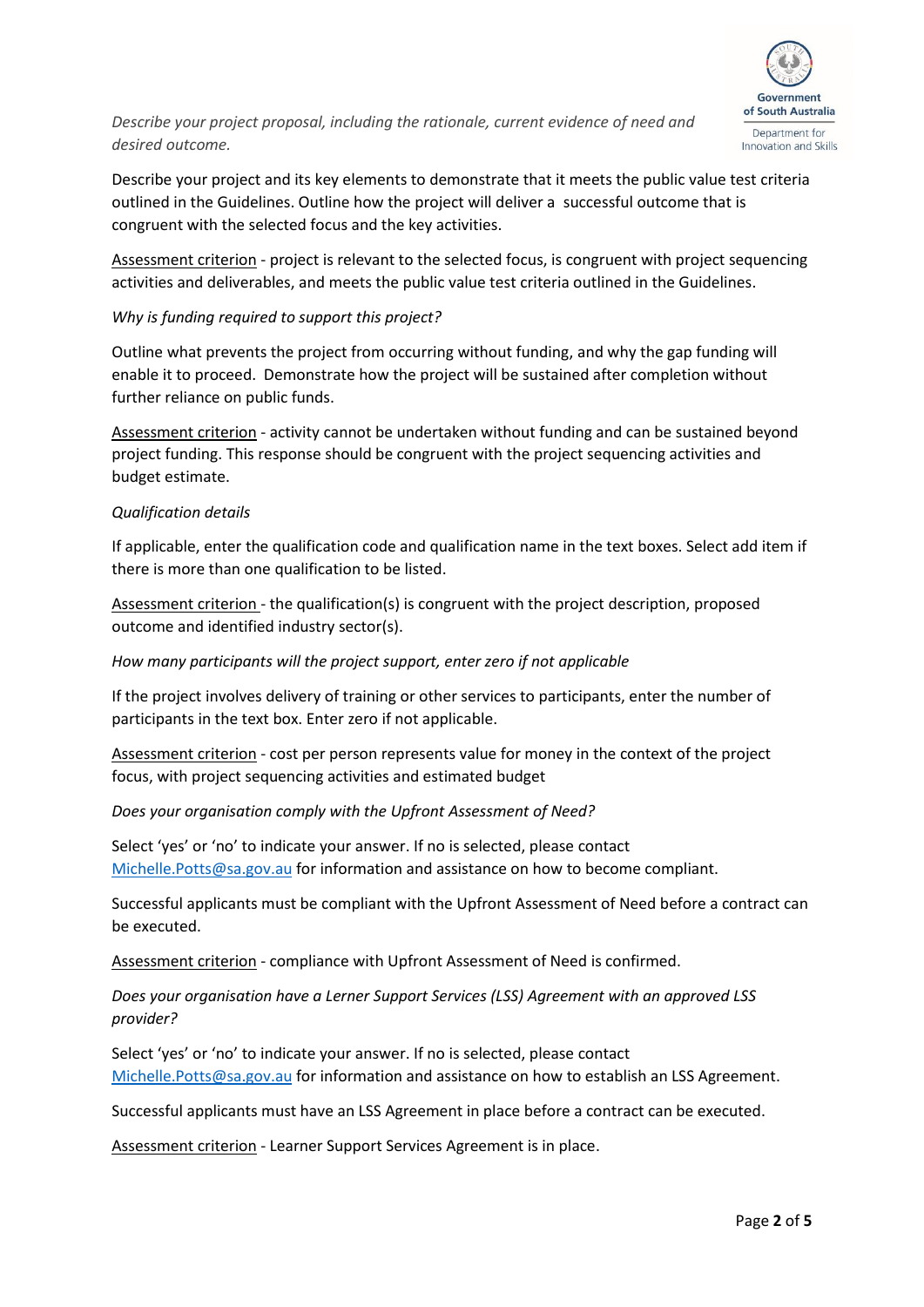

#### *Which South Australian industry sectors does your project align to?*

Select at least one option to identify which industry sector(s) the project responds to. You can select as many industry sectors as relevant.

Assessment criterion - at least one industry sector is identified and is congruent with the project focus and rationale.

*Provide example(s) of your organisation's experience in engaging with industry to identify needs and tailor training towards those needs.* 

Summarise a specific example to demonstrate relevant experience including what industry was engaged, how the engagement was conducted, what area of training was tailored and what was the outcome.

Assessment criterion - applicant has the required industry engagement experience to deliver a successful project outcome.

# **Section 3 – Sequencing and timing of project activities**

Provide a project plan that outlines at least **five** main project activities and the timing for when the activities will commence and conclude. The order of the activities should reflect the sequencing required to support the project to achieve a successful outcome. The table in the application form will automatically add additional lines by either pressing the tab key in the last line or by selecting the option to add activity.

Assessment criterion - the project plan lists a minimum of five activities that support the project's focus, rationale and the project deliverable.

### *Anticipated project commencement date.*

Indicate the date when you will commence the project, allow a minimum of 4 weeks for the application assessment and another 2 weeks for full execution of the contract.

### *Anticipated project completion date.*

Indicate the date when the project will be completed. The completion date must be within 12 months since the project commencement date.

Assessment criterion – the project timeframe is within 12 months, is reasonable to undertake listed activities and deliver the proposed outcome.

### **Section 4 – Project budget**

Provide a project budget by entering information across three categories and give specific information on how the dollar value for each category was calculated. The combined total expenses will be displayed in the application form.

The three types of categories are:

### *Salaries expenses including on-costs (amount excluding GST)*

a. This should reflect salaries related to the implementation of the project. Projects should exclude salaries associated with any direct delivery of training covered by the training subsidy.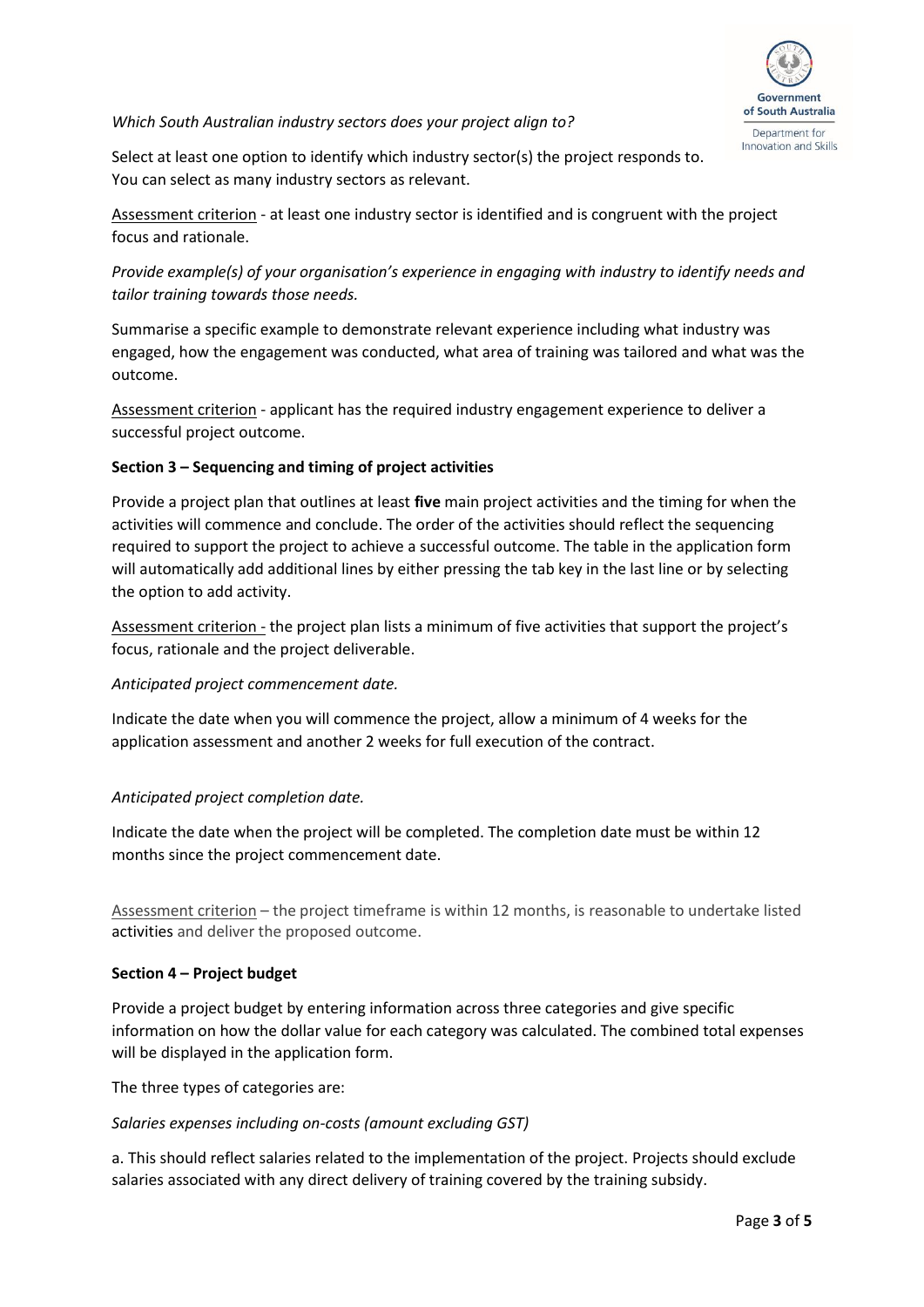

b. May include salaries associated with project management or administration of the project.

Provide information on how the salaries expenses were calculated. Calculation of salaries in an activity-based system should be hours/week on a project of each staff member, e.g. 20 hours @  $$30/hr x 4 weeks = $2400.$ 

# *Operating expenses (amount excluding GST)*

c. This should reflect expenses associated with project operation. Projects should exclude salaries associated with any direct delivery of training covered by the training subsidy.

d. May include expenses such as travel, accommodation, advertising and project specific events.

Provide information on what is included in operating expenses for example, travel (with calculation), accommodation (with calculation), advertising (with calculation) etc… = total value of \$5,000.

# *Other expenses (amount excluding GST)*

e. This should reflect expenses associated with the project that may be necessary to ensure a successful outcome for participants in Innovation projects and are not covered within the training subsidy for direct delivery of training contracts.

f. May include expenses that cannot be covered another way, for example through a project partner.

g. Other expenses that do not otherwise fit into the categories provided can be included, however, the Department reserves the right to exclude them if deemed inappropriate in the assessment process.

Provide information on what is in included in operating expenses with the calculation that adds up to the total value entered for this category.

Assessment criterion - budget represents value for money in the context of the project focus, rationale, the project sequencing activities and resources needed to support project success.

*When engaging an external supplier to complete specific project activities, please attach their quotes.*

### *Outline the rationale on the choice of a preferred provider.*

Engagement of an external supplier and/or purchase of external expertise should be supported by a quote from the supplier and a rationale why this supplier has been selected.

Assessment criterion – at least one quote is provided. The rationale describes why the supplier has been selected.

*Outline your organisation's and / or your project partners' financial contribution to this project* 

This is an optional field that allows training providers to share this information if they would like to. The response is not assessed.

### **Section 5 – Project partners**

*Project partner(s) and their roles.*